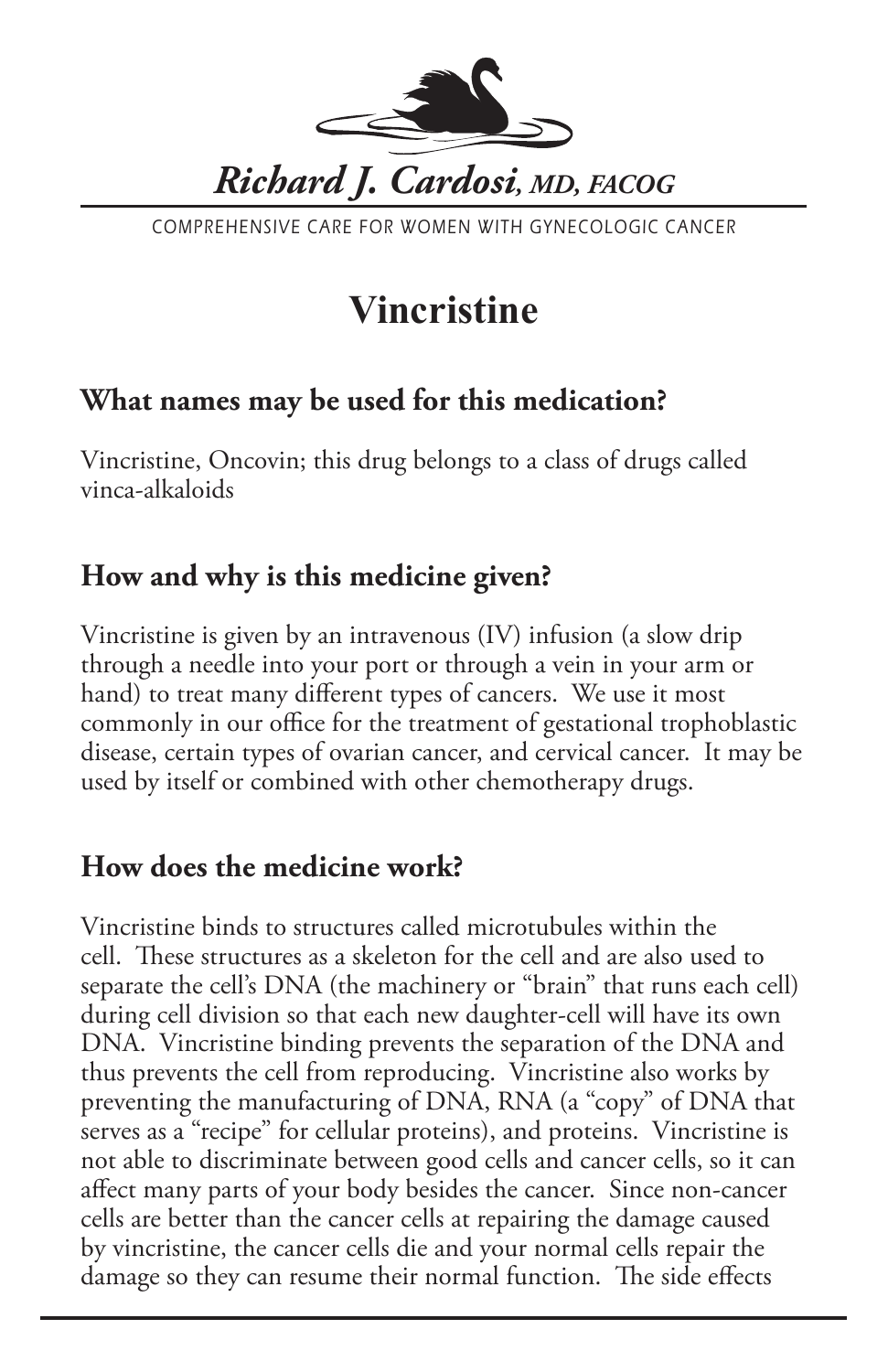you experience from vincristine are a result of this damage to your healthy cells before they have a chance to repair themselves.

Vincristine is cleared from your body through the liver by your billiary system, but small amounts of its by-products are also eliminated by your kidney. The enzyme systems that cause this metabolism in the liver can be influenced by other medications. It is therefore very important for you to be sure your list of medications that you take for other health problems (such as blood pressure, diabetes, etc.) stays accurate and up to date in our office. We will review your medication list at each visit, and we will monitor your liver and kidney function through blood tests performed prior to each treatment cycle.

#### **How often is this medicine given?**

Vincristine may be given by a variety of dosing schedules from weekly (every 7 days) to bi-weekly (every 14 days) to monthly (every 28 days). The most appropriate administration schedule and the total number of treatment cycles recommended will vary based on your clinical circumstances, but an initial plan will be outlined for you by your doctor. The infusions may be given at the infusion center in the Center for Cancer Care and Research (white building located across the parking lot from our office) or in the hospital. Treatment location will depend on your specific circumstances (for example, what other drugs are given along with vincristine and the administration schedule). Prior to each treatment, you will be seen in the office for an exam, and blood tests will be reviewed to be sure it is safe to administer your next treatment. It is, of course, very important to keep all of your appointments for chemotherapy and lab testing.

#### **What side effects does this medicine cause?**

There are many possible side effects of all chemotherapy drugs, so the following is only inclusive of the most common or serious possibilities from vincristine. You will be asked to complete a symptom form at each visit in order for us to accurately assess the side effects that you may be experiencing. This form helps your doctor be sure that no adverse effects of treatment are overlooked, and it serves to help you recall which symptoms you may have experienced since your last treatment.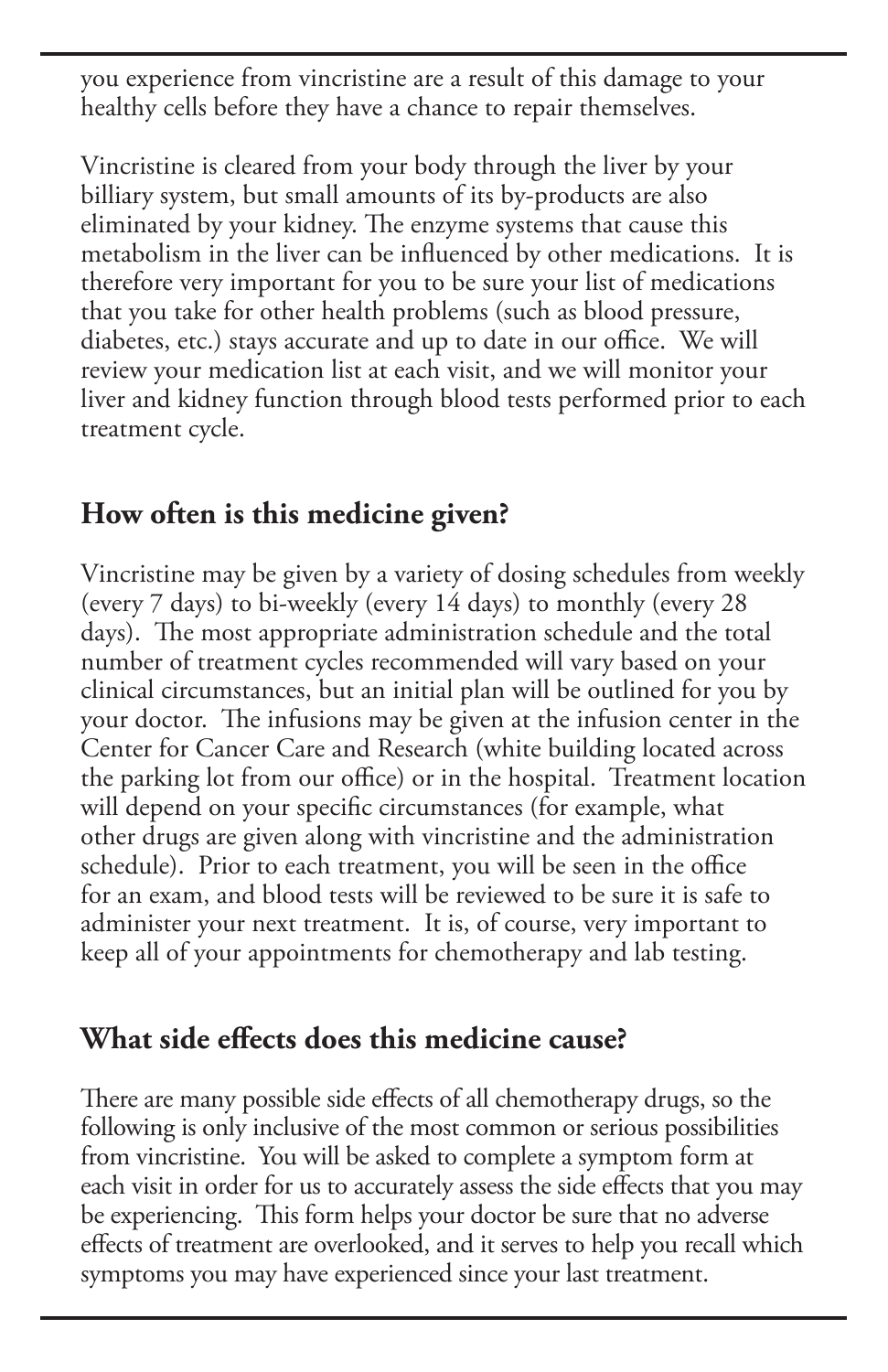- $\triangle$  Hair loss may be experienced with vincristine, and some patients do experience more hair loss than others. Hair growth should return upon completion of treatment.
- $\triangle$  Nausea and vomiting are seen with vincristine. These symptoms are certainly less common today than in the past because of much improved anti-nausea medications. Most of our patients do not have any significant trouble with this side effect. You will be given prescriptions for medications to prevent nausea, and it is important that you take them as directed in order for them to be most effective. If you have questions, do not hesitate to call the office.

v Nerve toxicity may be seen in patients taking vincristine. Both sensory and muscle nerves may be affected. Numbness, tingling, burning, or pain in your hands or feet, or ringing in your ears may be signs of nerve injury. Vincristine can also affect other nerves (autonomic nervous system) that control maintenance of blood pressure when you change positions, bladder and bowel function, and sexual arousal. Neurotoxicity is much more likely in patients with diabetes, heavy alcohol use, or when vincristine is given with other neurotoxic drugs (such as cisplatin). Please report these symptoms if present at your next office visit. These symptoms may or may not resolve after stopping treatment and can lead to difficulties with daily activities such as clasping jewelry, buttoning clothes, or clumsiness with walking among others.

◆ Bone marrow suppression is when the bone marrow cannot make enough red cells, white cells, or platelets to keep up with demand, and this is a side effect of most chemotherapy medications, including vincristine. All of your blood counts will be monitored regularly throughout treatment.

- *Anemia* is the result of not enough red blood cells and may cause fatigue, chest pain, shortness of breath, or dizziness.
- *Neutropenia* results when your white blood cell count goes too low, and this will put you at an increased risk for infection. It is very important that you avoid sick friends and family; be diligent about hand-washing as well. This does not mean that you cannot be out in public, and in fact you can continue to participate in normal activities such as going to church or a movie, etc. If you think you may have an infection or have a fever of 100.5°F or more, call the office immediately.